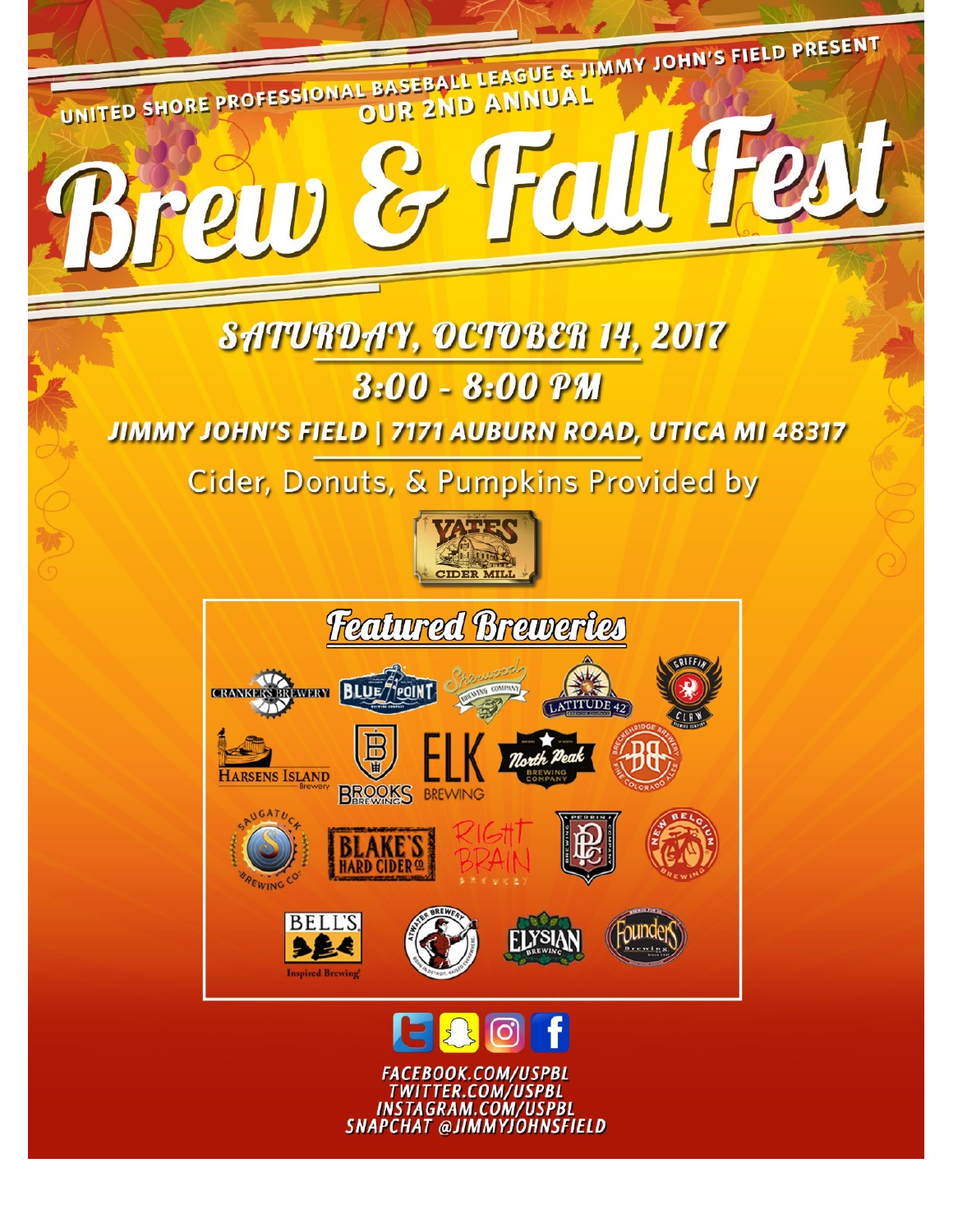# Welcome

Welcome to the 2017 Brew & Fall Fest at Jimmy John's Feld. We hope you have a wonderful time and enjoy all of the great beer that we have to offer.

# **Beer & Tickets**

You can exchange one ticket for a 3 oz. sample. Beers marked with a  $(*)$  will require two tickets. Additional tickets are available for purchase at the main registration table and at the merchandise trailer.

# Schedule of Events

### 3 pm – 8 pm

- Brew & Fall Fest to take place on ground level concourse along the first base line, in the right field patio and AAA Clubhouse – last call at 7:30 pm
- Kids Fall Fun Fest is located on the ground level concourse along the third base line
- Partner Appreciation is located on the upper level concourse along the third base line
- Ace Run Derby Disc Golf will be on the field with tee times on the hour
- AAA Clubhouse will be open with football games on the TV's
- Food is available for purchase in the AAA Clubhouse and at various concession stands.

## 3:30 pm – 7:30 pm

• Bob & Carl perform live on the right centerfield stage

## Please Drink Responsibly

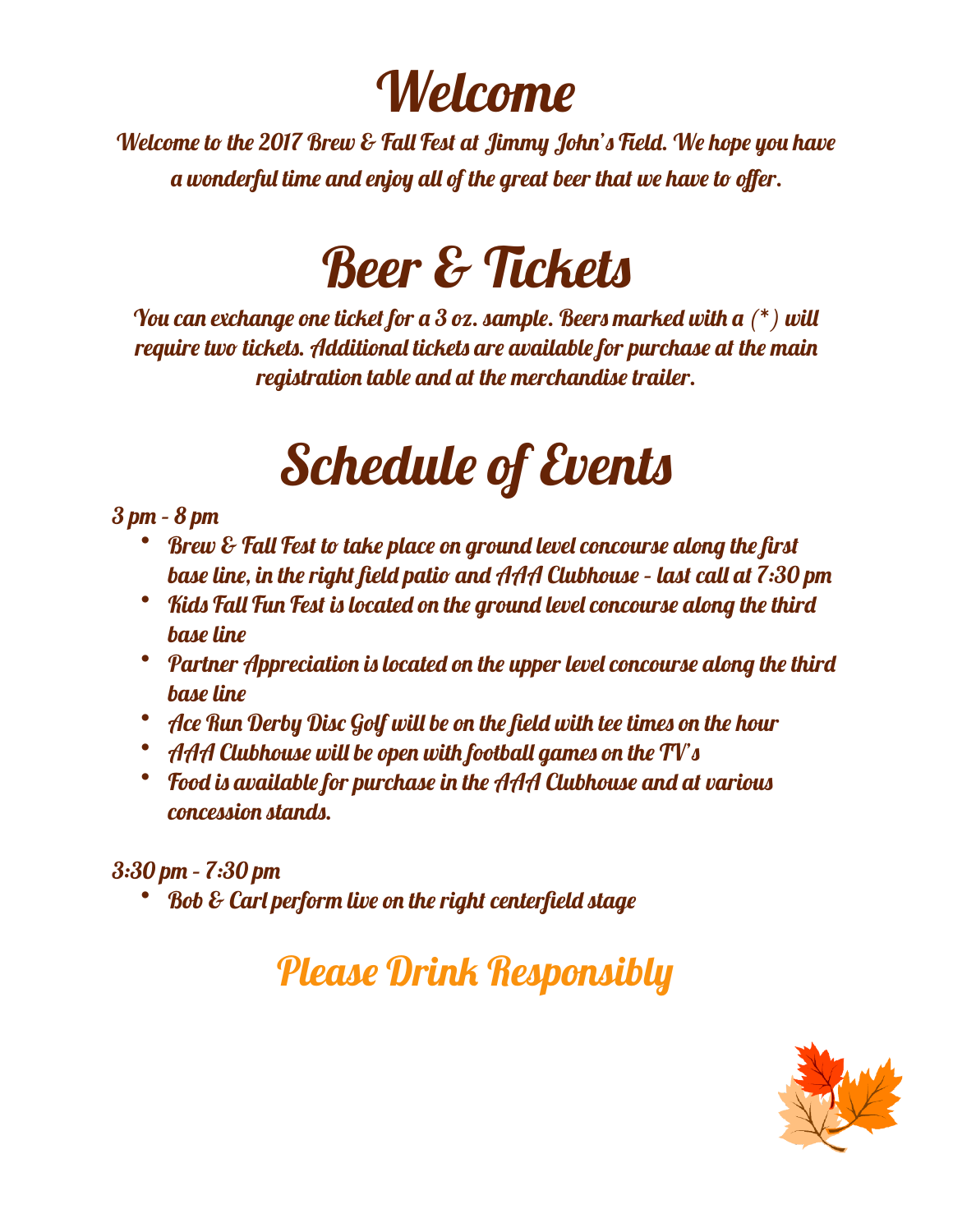# Map for 2017 Brew & Fall Fest



A. Elysian **B.** Atwater

C. Crankers

D. Sherwood E. Brooks **F. New Belgium** G. Founders

H. Perrin **1. Blue Point** J. Griffin Claw **K. Saugatuck** 

L. Blake's  $M.$   $E$ Ik **N. Harsens Island O. Right Brain** P. Latitude 42 Q. Bell's **R. Breckenridge** 

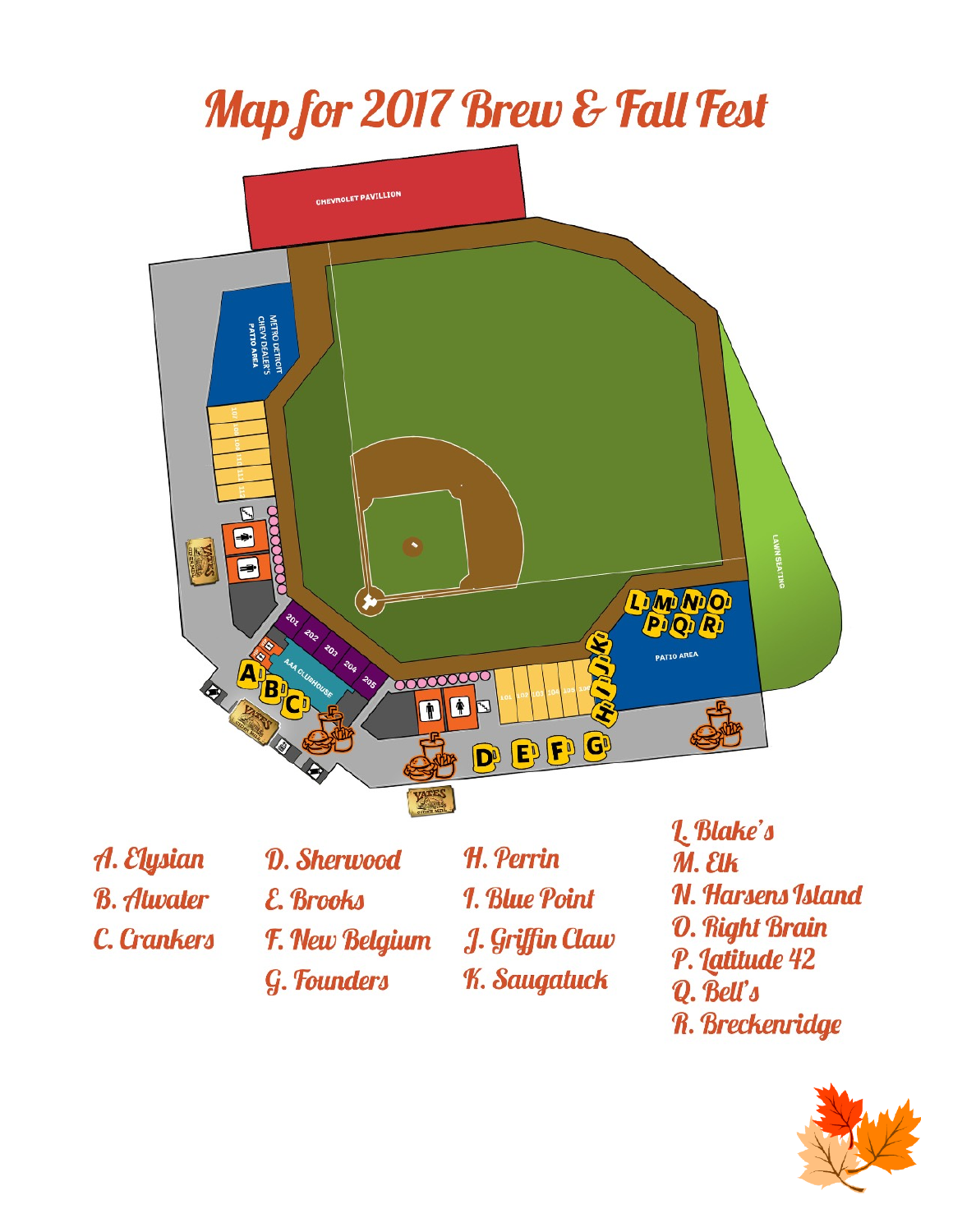## Beer Checklist

#### Atwater Brewery

- **[]** Imperial Voodoo Vator**+\***
- **[]** Dirty Blonde
- **[]** Vanilla Java Porter
- **[]** Blocktoberfest **+**

#### Bell's Brewery

- **[]** Two Hearted Ale
- **[]** Best Brown Ale
- **[]** Roundhouse \***+**
- **[]** Expedition Stout \***+**

#### Blake's Hard Cider Company

- **[]** Grizzly Pear Cider
- **[]** Apple Lantern **+\***
- **[]** Apple Ale
- **[]** Strawberry Ale

#### Blue Point Brewing Company

**[]** Oktoberfest **+**

#### Breckenridge Brewery

**[]** Vanilla Porter

#### Brooks Brewing

- **[]** Tillson Street Stout **+**
- **[]** Burn Permit **+**
- **[]** Session IPA
- **[]** All Star Amber

#### **Cranker's Brewery**

- **[]** Crankenstein **+**
- **[]** Brazilian Brown **+**
- **[]** Big in Japan IPA **+**
- **[]** Bulldog Red Irish Ale

#### Elk Brewing

- **[]** Dankalicious **[]** PB & J'ALE'Y **[]** Blonde Express
- **[]** Cream Soda Ale **+**

#### Elysian Brewing Company

**[]** Night Owl **+ []** The Great Pumpkin **+\***

#### Founders Brewing Company

- **[]** Breakfast Stout **+ \***
- **[]** Harvest Ale **+**
- **[]** Green Zebra **+**
- **[]** Backwoods Bastard **+ \***

#### Griffin Claw Brewing **Company**

**[]**Screamin Pumpkin Ale**+\* []** Norm's Raggedy Ass IPA **[]** El Rojo Red Ale

**[]** Norm's Gateway IPA

#### Harsens Island Brewery

**[]** Isla Margarita **[]** Turtleback IPA

#### Latitude 42 Brewing

#### **Company**

**[]** Red Beard's India Red Ale **[]** Powerline Porter **[]** Party At The MoonTower **[]** Michigan Honey Amber New Belgium Brewing

**[]** Fat Tire Belgian White **[]** Voodoo Ranger Atomic Pumpkin **[]** Transatlantic Kriek **+ []** Voodoo Ranger IPA

#### North Peak Brewing

#### **Company**

**[]** Hail Pale Ale **[]** 20th Anniversary Ale **+ []** Torrent Oat IPA **+**

#### Perrin Brewing Company

**[]** 98 Problems **[]** Black Ale **[]** Blackberry Ale **+ []** Black Goat **+\***

#### Right Brain Brewery

- **[]** Chubby Squirrel **[]** Cake Walk
- **[]** CEO Stout
- **[]** Dead Kettle

#### **<u>Saugatuck Brewing Company</u>**

- **[]** Beam Me Up, Stouty
- **[]** Darker Than Your Soul
- **[]** Neapolitan Milk Stout
- **[]** Blueberry Maple Stout

#### Sherwood Brewing Company

- **[]** Disco Lemonade
- **[]** Abbeyversary
- **[]** Lawnmower IPA
- **[]** Houlihan's Irish Stout **+**
- **[]** Fest Bier **+**
- **[]** Pumpkin Bread
- Hefeweizen **+**

+ Indicates Special Release \* Must Present 2 Drink Tickets

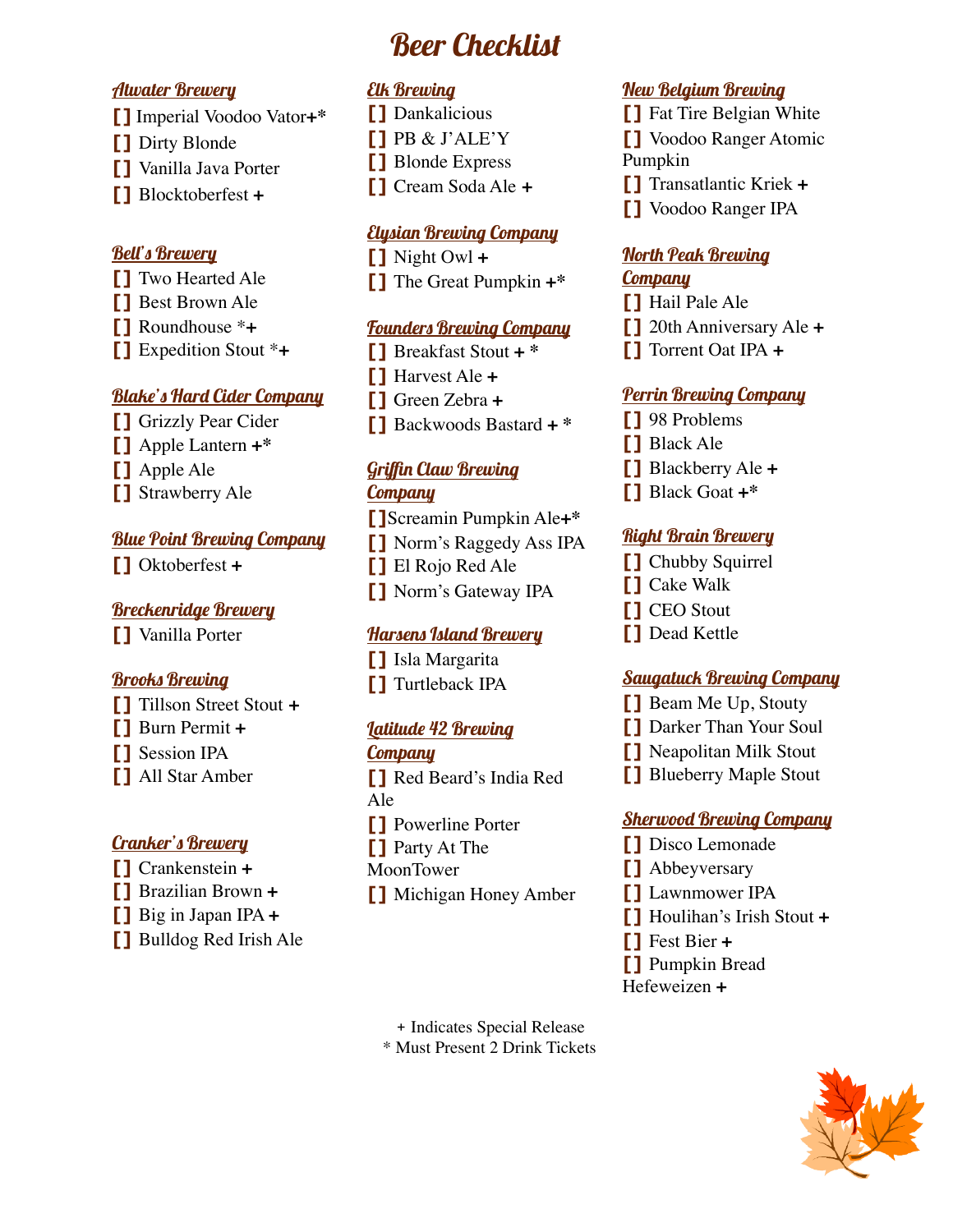## Limited/Special Release Schedule

#### 3:30pm

Brooks Brewing Burn Permit (American Double Imperial Stout, 8% ABV) Sherwood Brewing Pumpkin Bread Hefewiezen (6.5% ABV)

Founders Brewing Breakfast Stout (8.3% ABV)

#### 3:45pm

Elk Brewing Cream Soda (5% ABV) Cranker's Brewery Crankenstein (6.5% ABV)

#### 4:00pm

Elysian Brewing Company Night Owl (Pumpkin Ale, 6.7%) Atwater Brewery Bloktoberfest (Marzen, 5.5% ABV)

#### 4:15pm

Founders Brewing Harvest Ale (IPA, 7.6% ABV) Perrin Brewing Company Black Goat (Lager, 8.5% ABV) 4:30pm

North Peak Brewing Company 20th Anniversary Ale (Barley Wine, 9% ABV) Sherwood Brewing Fest Bier (Oktoberfest style Lager, 5.25% ABV)

#### 4:45pm

Cranker's Brewery Big In Japan (IPA, 4.5% ABV) Blake's Hard Cider Company Apple Lantern (6.5% ABV) 5:00pm

Founders Green Zebra (Ale, 4.6% ABV) New Belgium Brewing Transatlantic Kriek (6.5% ABV)

#### 5:15pm

Griffin Claw Brewing Company Barrel Aged Screamin Pumpkin (9% ABV) Brooks Brewing Tillson Street Stout (7% ABV)

#### 5:30pm

Bell's Roundhouse (India Red Ale, 7.5% ABV) Blue Point Brewing Company Oktoberfest (Marzen, 5.5% ABV)

#### 5:45pm

Sherwood Brewing Houlihan Irish Stout (6% ABV) Atwater Brewery 20th Anniversary Imperial Voodoo Vator (Doppelbock, 9.5% ABV)

#### 6:00pm

Perrin Brewing Company Blackberry Ale (IPA, 5% ABV) Bell's Expedition Stout (Russian Imperial Stout, 10.5% ABV)

Founders Brewing Company Backwoods Bastard (11.2% ABV)

#### 6:15pm

Cranker's Brewery Brazilian Brown (Brown Ale, 5% ABV) North Peak Brewing Company Torrent Oak IPA (6.7% ABV)

#### 6:30pm

Elysian Brewing Company The Great Pumpkin (Pumpkin Ale, 8.1% ABV)